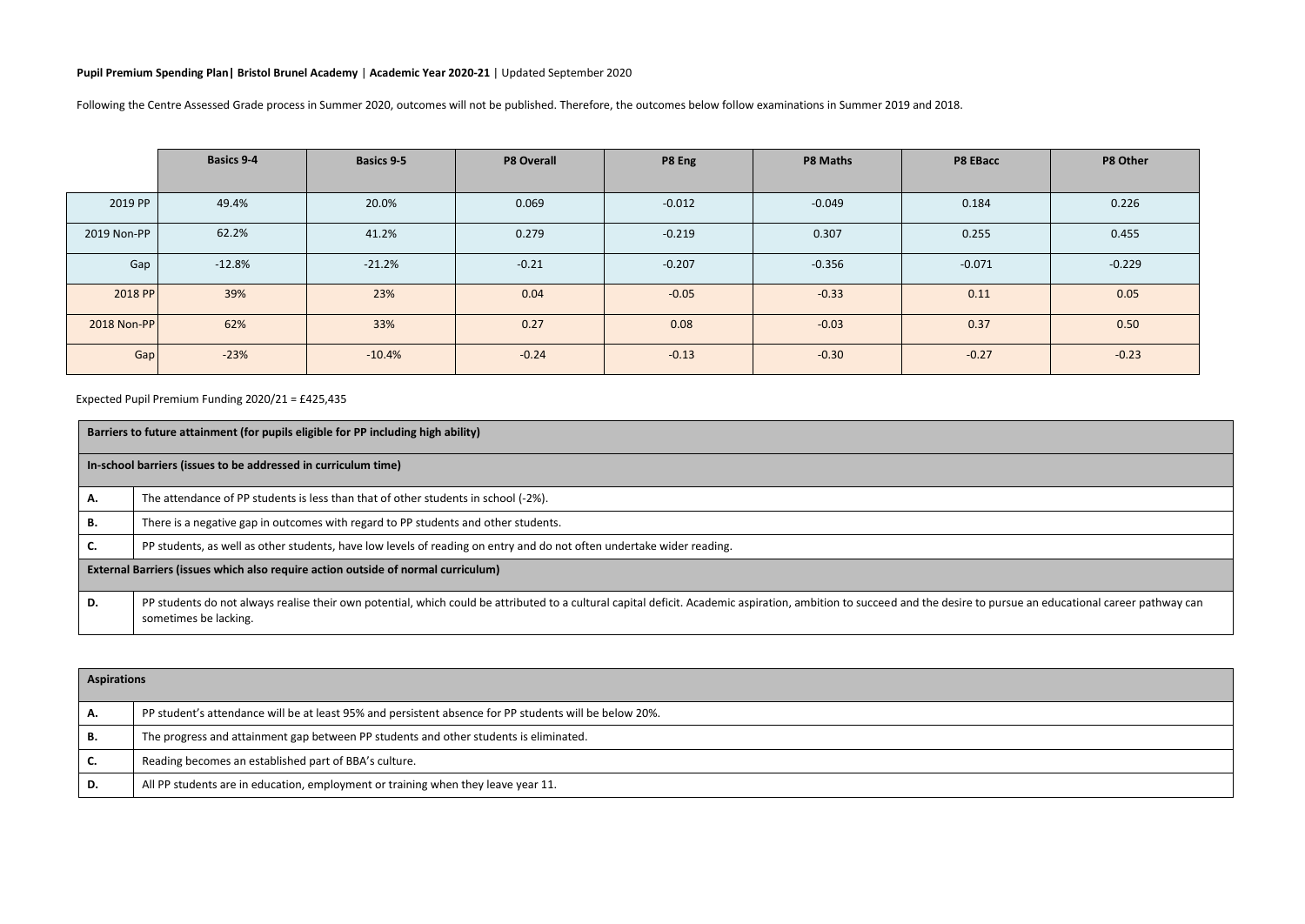**Core Aim** One **| Academy Improvement |** Vice Principal

Our students at Brunel are exceptional; they deserve the best in every aspect of their academy journey. Core aim one will achieve this through rigorous evaluation, scrutiny and focusing colleagues on the delivery of outcom

## **Core Aim** Two | **Teaching and Learning** | Assistant Principal

Teaching and Learning is our core business and ultimately provides students with the key to their future pathways. Core aim two will relentlessly pursue the teaching methods and strategies that foster a 'love of learning' secure outcomes for students in examinations / accreditations while engaging and stimulating students' interests.

## **Core Aim** Three | **Outcomes** | Assistant Principal

Achievement of exam outcomes provides students with the ability to take their next steps in to the world equipped with the accreditations they need. Core Aim three will achieve outcomes for students that are beyond what their prior data may suggest, an academy of outliers where we constantly find the most effective strategies that secure the outstanding outcomes our students deserve. We never use prior performance as an excuse only a reason for greater focus on the things that will help a student achieve.

**Core Aim** Four | **Culture and Ethos** | Assistant Principal

We are proud of our students at Bristol Brunel, so the ethos we provide for them needs to reflect the respect we show them. We value their education and will not make excuses for underperformance or students who distract from learning. We seek opportunities to celebrate achievements and success no matter how small. Core Aim four will lift the aspirations, self-efficacy and self-awareness of every student in the academy through a rigorous focus on personal development uuing the Brunel Way, behaviour and welfare.

**Core Aim** Five | **Post-16 Performance** | Assistant Director Post-16

The academy continues to build a strong post 16 provision with the CLF post 16 team. We value the provision at BBA and our growing cohort of post 16 students represents that success we are achieving at key stage 4. Core Ai five will deliver achievement, teaching and CEIAG of an outstanding quality.

| A              | Area of Spend            | Contribution<br>from Pupil<br><b>Premium</b> | Description of Intervention<br>*where identified by EEF                                                                                                                                                                                                                                                                                                                                                                               | Intended Outcomes                                                                                                                                      | Intended Impact of the Intervention<br>(KPI's)                                                                                                                                                                                                                                 | Impact of the Intervention (to be<br>completed Autumn 2021) |
|----------------|--------------------------|----------------------------------------------|---------------------------------------------------------------------------------------------------------------------------------------------------------------------------------------------------------------------------------------------------------------------------------------------------------------------------------------------------------------------------------------------------------------------------------------|--------------------------------------------------------------------------------------------------------------------------------------------------------|--------------------------------------------------------------------------------------------------------------------------------------------------------------------------------------------------------------------------------------------------------------------------------|-------------------------------------------------------------|
|                | Leader of<br>Literacy    | £3,000                                       | Additional leadership and focus on developing<br>literacy across the curriculum. A CPD plan to<br>support teachers to explicitly and consistently teach<br>reading, writing and oracy will be implemented. The<br>Leader of Literacy leads Accelerated Reader and the<br>tutor reading programme.<br>EEF: Reading comprehension strategies +6 months;<br>Oral language interventions +5 months; Accelerated<br>Reader (FSM) +5 months | To secure literacy skills across<br>oracy, writing and reading in<br>order to improve access and<br>performance across all areas of<br>the curriculum, | Greater rates of progress in English.<br>Learning walks show a high standard, and<br>explicit and consistent, of teaching<br>literacy across the curriculum. Reading<br>ages improve at an accelerated rate.<br>Both achievement and attainment of PP<br>students to increase. |                                                             |
| $\overline{2}$ | Support<br><b>Groups</b> | £4,000                                       | Outside provision (Hope's Place – both a girls' and<br>boys' self-esteem group) is brought into the Academy<br>to work with small groups to build social skills and<br>self-esteem.<br>EEF: Social and emotional learning +4 months                                                                                                                                                                                                   | Specifically targeted at<br>vulnerable students to develop<br>social skills and self-esteem.                                                           | Attendance of the targeted students<br>improves, reduction in poor behaviour,<br>greater involvement in lessons. Highly<br>successful behaviour for learning system<br>has facilitated a reduction in poor<br>behaviour, greater involvement in<br>lessons.                    |                                                             |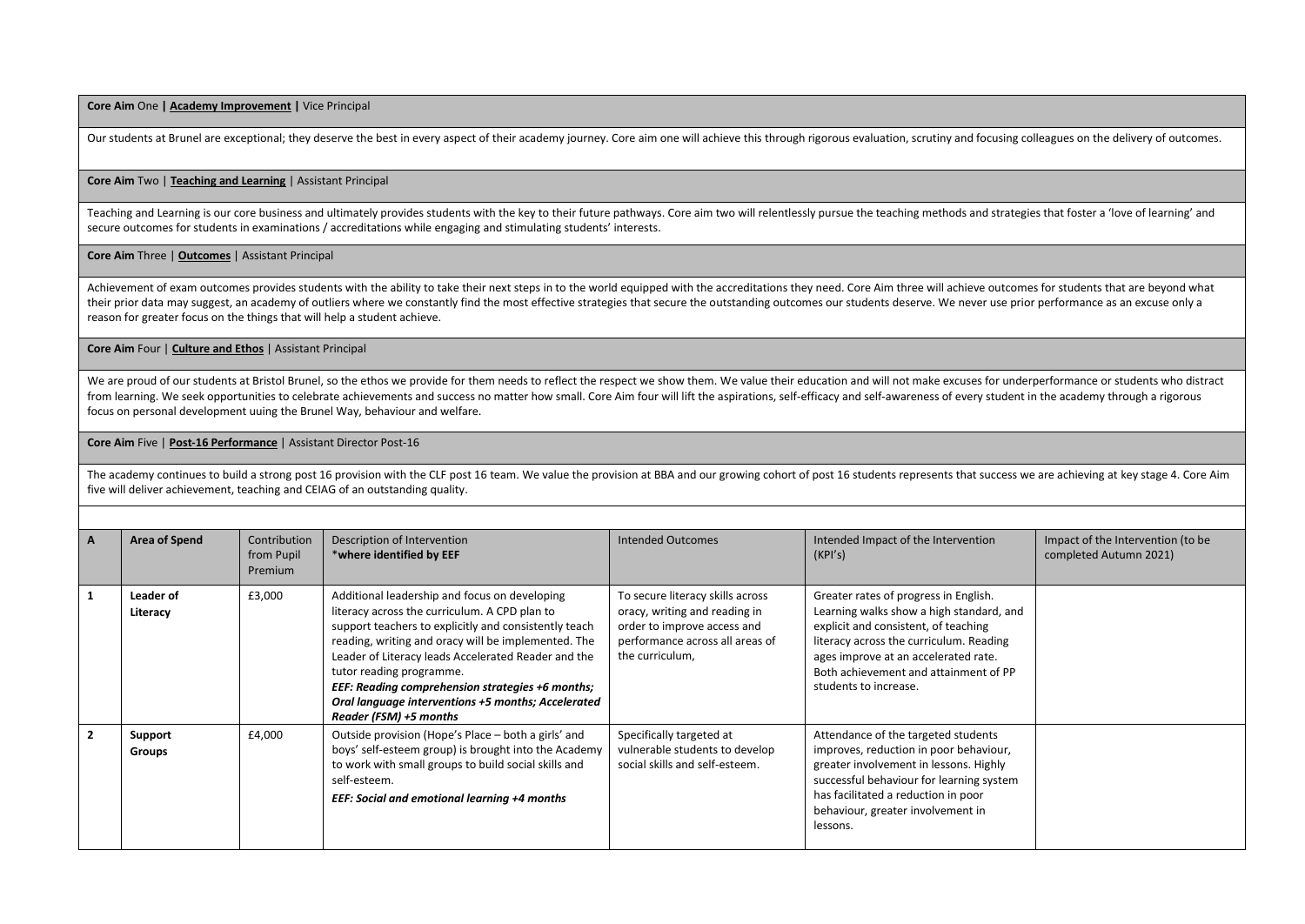| 3 | <b>Nurture Support</b><br>Groups                                                                                                             | £26,000  | Nurture Provision within Year 7 to support transition to<br>secondary.<br>An identified group of students are supported in smaller<br>class sizes of no more than 12 for English and maths<br>which makes up a third of their timetable. There are<br>two nurture English groups and one maths group. The<br>small group teaching is supported by a teacher and a<br>specialist HLTA. All students follow specific intervention<br>to support their literacy and numeracy skills to support<br>their access to the secondary curriculum.<br>The Nurture Tutor group supports students through a<br>nurturing small group tutor group, based on Thrive for<br>their tutor times and also their PSHE lesson. The<br>intervention runs 3 times weekly with the academy's<br>Thrive practitioner and supporting LSA. There is a<br>dedicated focus on developing their emotional<br>resilience and organisation to support their transition to<br>secondary.<br>EEF: Reducing class sizes +3 months; Social and<br>emotional learning +4 months; Teaching Assistants<br>+1 month; reading comprehension strategies +6<br>months. | Students make good progress in<br>Year 7. English and maths gaps<br>close. Students transition<br>positively into the Academy.<br>Students feel success and go on to<br>achieve good levels of progress.                                             | Progress levels in nurture groups are<br>more rapid than non-nurture students.<br>Students report greater student confidence<br>& self-esteem                                                                                                                                                                       |  |
|---|----------------------------------------------------------------------------------------------------------------------------------------------|----------|------------------------------------------------------------------------------------------------------------------------------------------------------------------------------------------------------------------------------------------------------------------------------------------------------------------------------------------------------------------------------------------------------------------------------------------------------------------------------------------------------------------------------------------------------------------------------------------------------------------------------------------------------------------------------------------------------------------------------------------------------------------------------------------------------------------------------------------------------------------------------------------------------------------------------------------------------------------------------------------------------------------------------------------------------------------------------------------------------------------------------|------------------------------------------------------------------------------------------------------------------------------------------------------------------------------------------------------------------------------------------------------|---------------------------------------------------------------------------------------------------------------------------------------------------------------------------------------------------------------------------------------------------------------------------------------------------------------------|--|
| 5 | Non-Teaching<br><b>Pastoral Support</b><br><b>Pastoral Year</b><br>Leaders (PYLs) and<br><b>Pastoral Support</b><br><b>Assistants (PSAs)</b> | £118,000 | The Academy has restructured staffing this year to<br>provide additional pastoral support. This makes a<br>wide and deep impact on students, particularly our<br>PP students. Year Teams focus not just on<br>removing barriers to learning, but on tracking and<br>enhancing the achievement of students. Deep<br>involvement with families and ensuring any<br>disadvantaged for PP students is reduced.<br>EEF: Social and emotional learning +4<br>months; parental engagement +3 months; behaviour<br>interventions +3 months.                                                                                                                                                                                                                                                                                                                                                                                                                                                                                                                                                                                          | Work tirelessly to ensure all<br>students are supported to attend<br>and achieve. PP students are<br>supported to make greater levels<br>of progress and that they do not<br>have any barriers to learning or<br>attendance caused by deprivation.   | Absence levels for PP students are much<br>improved. Persistent Absence levels are<br>reducing. Fixed Term Exclusion levels are<br>much reduced on previous academic year.<br>Increase in levels of expected and good<br>progress by Year Team. Reduction in<br>lesson "score 4s".                                  |  |
| 6 | <b>Teaching Pastoral</b><br>Support<br><b>Achievement Year</b><br><b>Leaders (AYLs)</b>                                                      | £24,000  | The Academy has restructured staffing this year to<br>provide additional pastoral support. This makes a<br>wide and deep impact on students, particularly our<br>PP students. Year Teams focus not just on<br>removing barriers to learning, but on tracking and<br>enhancing the achievement of students. Deep<br>involvement with families and ensuring any<br>disadvantaged for PP students is reduced.<br>AYLs focus on the overall experience of students,<br>including identifying students for targeted<br>interventions.<br>EEF: Social and emotional learning +4<br>months; parental engagement +3 months; behaviour<br>interventions +3 months.                                                                                                                                                                                                                                                                                                                                                                                                                                                                    | Work tirelessly to ensure all<br>students are supported to attend<br>and achieve. PP students are<br>supported to make greater levels<br>of progress and that they do not<br>have any barriers to learning or<br>attendance caused by<br>deprivation | The progress gap for PP is 0.<br>Absence levels for PP students are much<br>improved. Persistent Absence levels are<br>reducing. Fixed Term Exclusion levels are<br>much reduced on previous academic year.<br>Increase in levels of expected and good<br>progress by Year Team. Reduction in<br>lesson "score 4s". |  |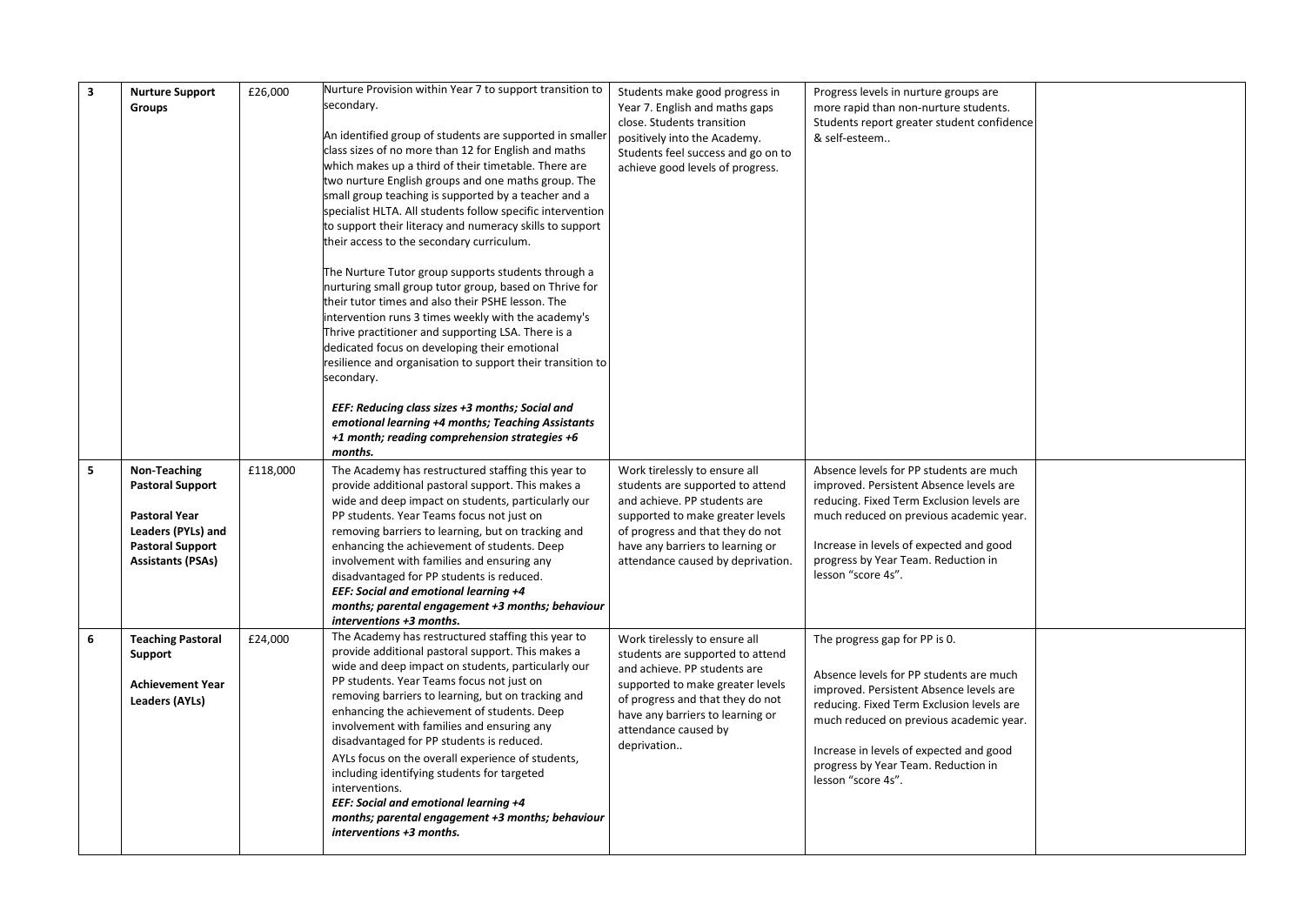| $\overline{\mathbf{z}}$ | <b>Careers Advisor</b>                                           | £10,000  | To support students to have and realise future<br>aspirations; providing targeted and specific support for<br>students to secure pathways and reduce numbers of<br>NEETs. PP students proportionately supported by this<br>provision to increase PP<br>progression. EEF: Aspiration interventions 0 months                                                                                                                                                                                                                                                                        | Enable more PPs to realise the<br>enabling power of education<br>and that what they do now<br>directly impacts on their future.<br>Reduce the number of NEETs.                                                   | Number of NEETs reduces over time. Expected<br>and good progress of PP students.<br>PP uptake to the Envision programme. Positive<br>student voice and outcomes for the group.<br>Greater Future Focus within the Academy.<br>Numbers of students securing first choice Post<br>16 courses.                                                                                                                                                                    |  |
|-------------------------|------------------------------------------------------------------|----------|-----------------------------------------------------------------------------------------------------------------------------------------------------------------------------------------------------------------------------------------------------------------------------------------------------------------------------------------------------------------------------------------------------------------------------------------------------------------------------------------------------------------------------------------------------------------------------------|------------------------------------------------------------------------------------------------------------------------------------------------------------------------------------------------------------------|----------------------------------------------------------------------------------------------------------------------------------------------------------------------------------------------------------------------------------------------------------------------------------------------------------------------------------------------------------------------------------------------------------------------------------------------------------------|--|
| 8                       | <b>Attendance Officer</b>                                        | £12,000  | Supporting students where barrier to achievement is<br>attendance. Working with families to raise aspiration<br>and engagement in education. EEF: parental<br>engagement +3 months                                                                                                                                                                                                                                                                                                                                                                                                | Enable more PPs to realise<br>of<br>the<br>importance<br>attendance in aspirations<br>and achievement.                                                                                                           | Attendance of PP will rise over time to be at<br>least in line with peers. Attendance of all<br>students will be above 95%.                                                                                                                                                                                                                                                                                                                                    |  |
| 9                       | <b>Numeracy HLTA</b>                                             | £9,600   | Supporting students in mathematics who need additional<br>tuition to close the gap with their peers.<br>EEF: Teaching Assistants +1 month; one-to-one tuition +5<br>months.                                                                                                                                                                                                                                                                                                                                                                                                       | Enable PP students to close the<br>gap in attainment between<br>them and their peers.                                                                                                                            | Progress of PP students will accelerate<br>enabling gaps in attainment to close.                                                                                                                                                                                                                                                                                                                                                                               |  |
| 10                      | <b>Literacy HLTA</b>                                             | £9,600   | Supporting students in literacy who need additional<br>tuition to close the gap with their peers.<br>EEF: Teaching Assistants +1 month; one-to-one tuition +5<br>months; reading comprehension strategies +6 months;<br>oral language interventions +5 months                                                                                                                                                                                                                                                                                                                     | Enable PP students to close the<br>gap in attainment between<br>them and their peers.                                                                                                                            | Progress of PP students will accelerate<br>enabling gaps in attainment to close.                                                                                                                                                                                                                                                                                                                                                                               |  |
| 11                      | <b>SLT Extended Roles</b><br>(additional leadership<br>capacity) | £112,000 | As the Academy grows, staffing has been restructured to<br>provide more rigour in tracking and intervening on<br>students, including PP students, who are non-moving<br>and not achieving expected and good progress. Ensuring<br>a range of strategies are used in subjects and with<br>individuals to track, intervene and accelerate progress.<br>Coordinating intervention from Year and Curriculum<br>Leaders and seeking and sharing best practice for<br>shifting students.<br>EEF: these staff identify and implement a wide range<br>of strategies from the EEF toolkit. | More students make<br>expected/good levels of<br>progress; Quality of tracking<br>and intervention improves.<br>Attendance levels increase.<br>Students behave well and have<br>a positive attitude to learning. | Evidence of impact of Literacy strategy clear<br>from Reading metrics in most year groups.<br>Numbers of students making expected and<br>good levels of progress. Attainment grows.<br>Reducing the number of months behind<br>students are.<br>Attendance is above 95%.<br>Fixed Term Exclusion levels are much reduced<br>on previous academic year.<br>Increase in levels of expected and good<br>progress by Year Team. Reduction in lesson<br>"score 4s". |  |
| 12                      | <b>Student Counsellors</b>                                       | £10,000  | Two full time counsellors are employed to work with<br>vulnerable individuals, a higher than proportion of<br>which are PP students. More than 40% of students<br>currently accessing this service are PP. There is a<br>sizable waiting list.<br><b>EEF: Social &amp; emotional learning +4 months</b>                                                                                                                                                                                                                                                                           | A number of vulnerable<br>students, including PP are<br>supported to overcome social,<br>emotional and mental health<br>difficulties.                                                                            | Anonymous case studies of success with a<br>number of students.                                                                                                                                                                                                                                                                                                                                                                                                |  |
| 13                      | <b>Summer School</b>                                             | £6,000   | Year 6 students attend Summer School to support<br>transition and secure early progress-literacy and<br>numeracy.<br><b>EEF: Summer Schools +2 months</b>                                                                                                                                                                                                                                                                                                                                                                                                                         | Students achieve early progress<br>and enjoy smooth transition to<br>BBA.                                                                                                                                        | Attendance in the summer and individual<br>successes.                                                                                                                                                                                                                                                                                                                                                                                                          |  |
| 14                      | <b>Engage Studio</b><br>Provision                                | £45,000  | The Studio (Engage) provides an Alternative provision for<br>students who find Main Stream more difficult. This<br>provides more appropriate support for a few, some of<br>which are PP students.<br><b>EEF: Behaviour Interventions +3 months</b>                                                                                                                                                                                                                                                                                                                                | To enable a few students to access<br>a revolving door provision that<br>provides small group support, of<br>site, to support students to remain<br>in<br>mainstream.                                            | Number of students who are successfully support<br>through the Studio to return to the Academy and<br>achieve good qualifications.                                                                                                                                                                                                                                                                                                                             |  |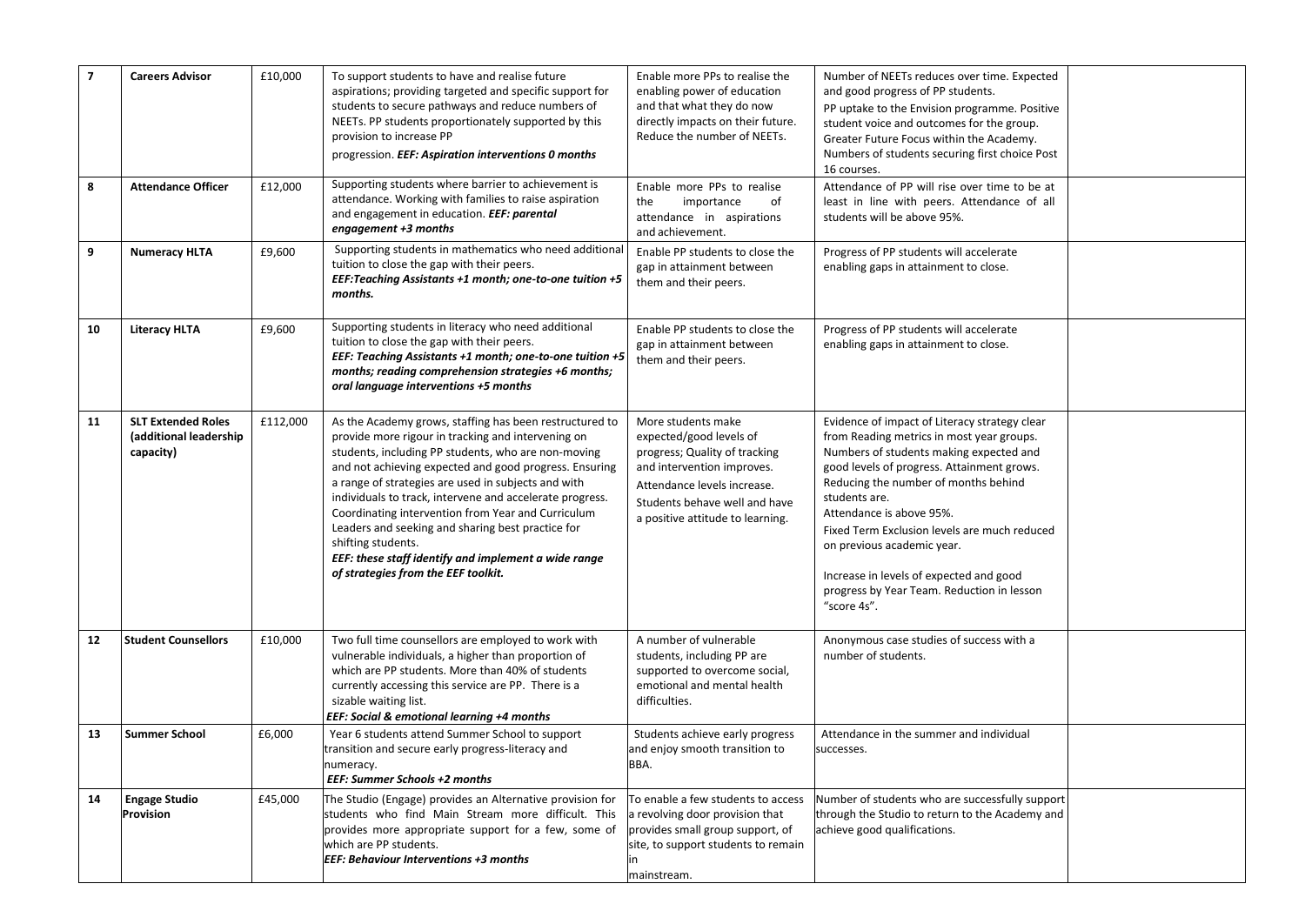| 15 | <b>Alternative</b><br>Provision | £30,000         | Across the academic year a few students who are our<br>most challenging require alternative provision. We<br>have a wide range of outside agencies and provision<br>that we use. A proportion of which are used by PP<br>students to enable them to have more appropriate<br>provision for their needs.<br>EEF: Behaviour Interventions +3 months; Social &<br>emotional learning +4 months                                                                                                                                                                                                                                                                                                                                                                                                                                                  | Those students who require<br>alternative provision are supported<br>into placements in a timely fashion<br>and that these lead to sustained<br>mprovement.                                                                                                                         | Number of successful alternative placements<br>successfully completed. Improvements in<br>achievement and approach.                                                                                                                                                         |  |
|----|---------------------------------|-----------------|----------------------------------------------------------------------------------------------------------------------------------------------------------------------------------------------------------------------------------------------------------------------------------------------------------------------------------------------------------------------------------------------------------------------------------------------------------------------------------------------------------------------------------------------------------------------------------------------------------------------------------------------------------------------------------------------------------------------------------------------------------------------------------------------------------------------------------------------|-------------------------------------------------------------------------------------------------------------------------------------------------------------------------------------------------------------------------------------------------------------------------------------|-----------------------------------------------------------------------------------------------------------------------------------------------------------------------------------------------------------------------------------------------------------------------------|--|
| 16 | Safeguarding<br>Lead            | £17,200         | Extended SLT role to lead on safeguarding issues<br>across the Academy. This role is also a significant<br>part of the mental health team. This role ensures<br>there is a dedicated strategic lead of safeguarding.<br>The postholder also supports extensively with<br>behaviour and social and emotional learning.<br>EEF: Behaviour Interventions +3 months; Social &<br>emotional learning +4 months                                                                                                                                                                                                                                                                                                                                                                                                                                    | Students are safe and have the<br>best opportunity to learn and<br>make progress.                                                                                                                                                                                                   | Positive safeguarding review,<br>Reputation for outstanding<br>safeguarding.<br>Anonymised case studies.                                                                                                                                                                    |  |
| 17 | Personal<br>Centre (PLC)        | Learning£40,000 | Personalised Learning Centre (PLC) provides behaviour<br>support and intervention for some of our most<br>vulnerable/difficult students. These belong to the PLC<br>family and enjoy wrap around support to remove<br>barriers and allow students to more successfully access<br>their learning. High proportion of PP students.<br>The PLC will operate a Fresh Start provision during<br>2020/21. This is a specialist provision for SEMH needs<br>focusing on transition into the secondary environment.<br>Key workers run targeted sessions with Year 7,<br>including a bespoke programme delivered by Creative<br>Youth Network focusing on building connectivity and<br>identity within the academy. This provision includes<br>high needs SEMH students as well as CiC students.<br>EEF: Behaviour Interventions +3 months; Social & | To support some our most<br>vulnerable and challenging students<br>to be successful within the Academy.<br>Wrap around support and ability to<br>conduct targeted interventions for<br>SEMH students. Interventions allow<br>students to function well within the<br>wider academy. | Number of students supported. Number of<br>successful PLC students within mainstream<br>and rates of progress and demonstration of<br>improved attitudes.<br>Reduction in FTEs, FTERPs and NTs for<br>named students. Increased progress scores.<br>Improved lesson scores. |  |
| 18 | <b>Breakfast Club</b>           | £27,000         | emotional learning +4 months<br>Breakfast provided to all students free of charge to<br>ensure access to food at the start of the Academy<br>Day. Students, particularly PP, are encouraged to<br>attend. Year Teams to direct students toward the<br>provision. This is an opportunity to build<br>relationships and provide a good start to the day.<br>EEF: Up to +2 months of progress in key areas at<br>primary level for a free breakfast. Improvement in<br>behaviour.                                                                                                                                                                                                                                                                                                                                                               | PP students have a nutritious<br>breakfast, can focus in lessons and<br>build positive relationships at the<br>start of the day.                                                                                                                                                    | Number of breakfasts served to increase<br>over time – securing as many PP students as<br>possible.                                                                                                                                                                         |  |
| 19 | <b>Uniform</b>                  | £1,600          | Students in need, who have financial difficulties, are<br>given uniform where appropriate. A number of PP<br>students benefit from this opportunity that increases<br>inclusion and removes a barrier to learning.<br><b>EEF: Uniform 0 months</b>                                                                                                                                                                                                                                                                                                                                                                                                                                                                                                                                                                                           | PP students who do not have full<br>uniform are given item free of charge.                                                                                                                                                                                                          | Number of students receiving free uniform.                                                                                                                                                                                                                                  |  |